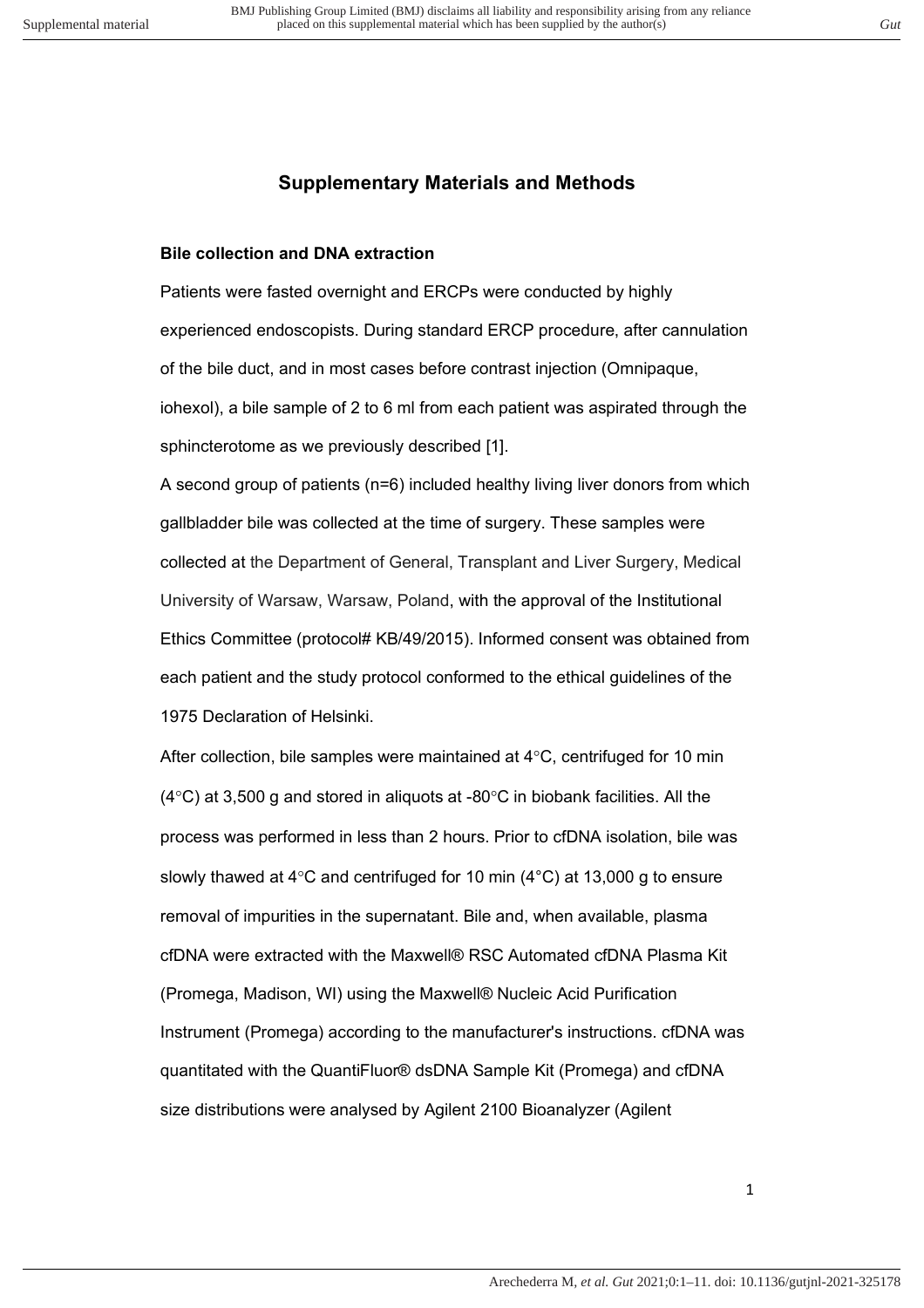Technologies, Santa Clara, CA). PCRs were performed to amplify different size fragments of the *TP53* gene in bile and plasma cfDNA. A 148bp fragment was amplified with primers located at exon 6 (forward: 5´-

TGGGCCTGTGTTATCTCCTA-3'; reverse: 5'-GGCAAGTGGCTCCTGACCT-3') whereas a 957bp fragment was amplified with primers located at exon 5 (forward:5'-CCGCGCCATGGCCATCTACAAG-3') and exon 7 (reverse: 5'- GAGTCTTCCAGTGTGATGATGG-3') as we previously described [2]. For 30 patients paired bile and tumor tissue samples were available. Genomic DNA extracted from formalin-fixed and paraffin-embedded (FFPE) CCA and PDAC tissues, three pooled  $5\mu$ m slices per sample, using the Maxwell® RSC DNA FFPE kit from Promega. All samples included in the study had an estimated tumor tissue content ≥ 40% based on histopathologic assessment.

#### **Next Generation Sequencing DNA analyses**

Coded bile and plasma cfDNA samples were blindly tested with the OncomineTM Pan-Cancer Cell-Free Assay following the manufacturer's instructions (PanCancer, Thermo Fisher Scientific, Waltham, MA)[3]. This panel includes 52 genes enabling hotspot single nucleotide variation (SNV) and short indel as well as copy number variation (CNV) detection in key genes frequently mutated in multiple cancer types, including pancreatobiliary cancers. Four PanCancer libraries were manually prepared prior to be sequenced within an Ion 540 Chip in the Ion S5 system. Using an input of 50 ng of cfDNA, tagging individual DNA fragments with short random oligonucleotides called unique molecular identifiers and defining 2 as the minimum number of variants supporting functional families, this assay allowed variant detection as low as 0.02% given that on average ~8,000-10,000 functional families were identified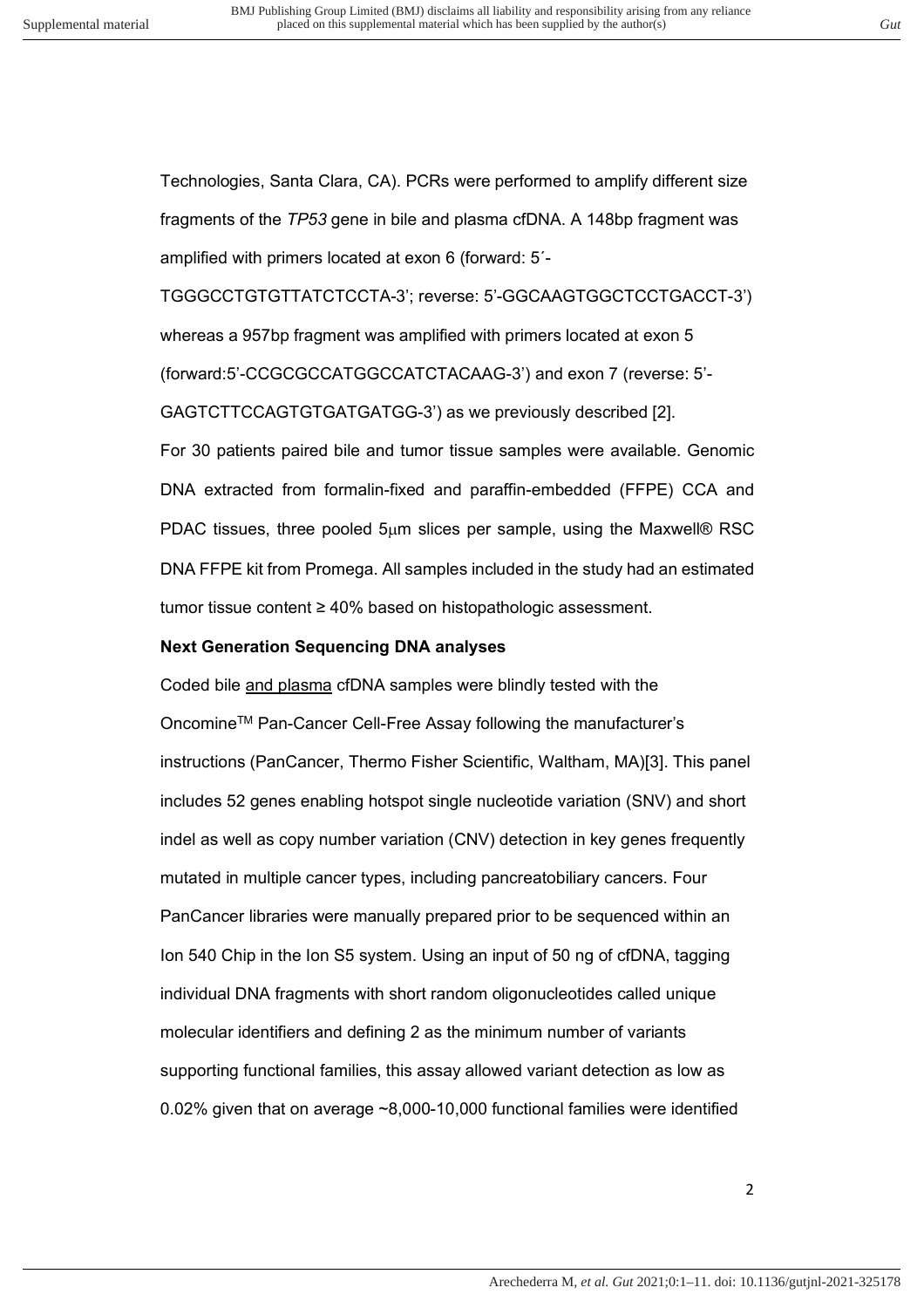by sequenced base. A mutant allele frequency (MAF) value ≥ 0.15% was defined as presence of mutation.

cfDNA extracted from bile samples and DNA extracted from FFPE CCA tissues was analyzed using the Oncomine<sup>™</sup> Comprehensive Assay panel v3 (OCA, Thermo Fisher), designed for FFPE tissue samples, following manufacturer's instructions. The OCA panel covers 161 genes enabling hotspot SNV and indel as well as CNV and fusion detection in cancer driver genes, also with extensive coverage of genes altered in pancreatobiliary cancers. Eight OCA libraries were automatically prepared by the Ion Chef Instrument prior to be sequenced within an Ion 540 Chip in the Ion S5 System. This assay allowed variant allele detection as low as 5% given that on average, 2000x sequencing depth was obtained per base (only variants with >500x were interpreted).

### **Statistical analyses**

The sample size was determined according to previous studies addressing the same diagnostic issues [4]. Sensitivity and specificity were calculated using standard 2x2 contingency tables, essentially as described in previous similar studies [4].